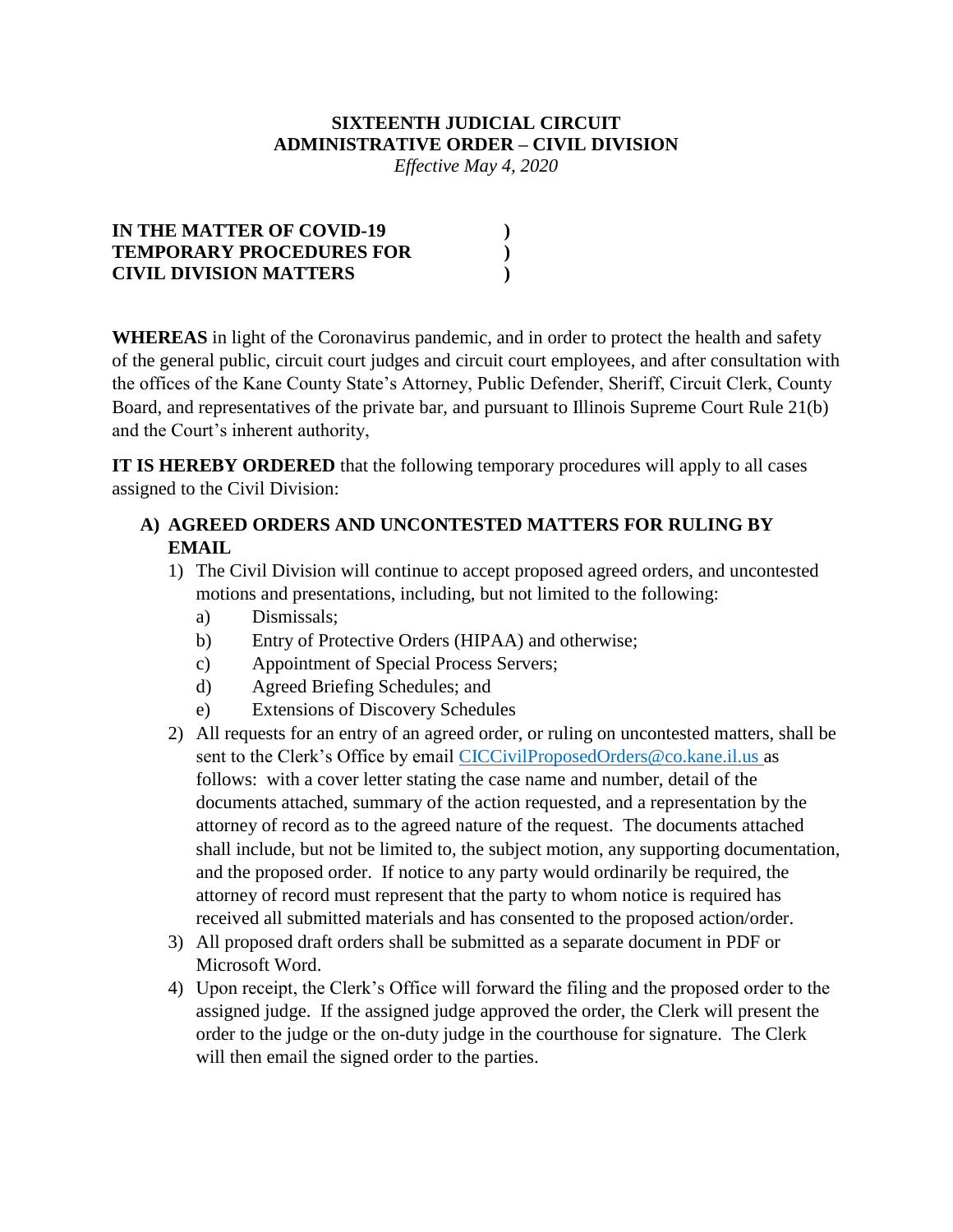- 5) Even where an order is agreed, or uncontested, the Court reserves the right to require additional information or to require a hearing, or to modify or deny the proposed order.
- 6) In the event the judge does not approve the order, the Clerk will notify the parties, and provide further instruction as appropriate.

### **B) PROTOCOL FOR REMOTE HEARINGS IN CIVIL CASES**

- 1) At the discretion of the assigned judge, arguments on contested civil court hearings (non-evidentiary), status hearings, and settlement conferences may be undertaken by way of remote hearing either telephonically or via the Zoom platform, and contested civil evidentiary hearings may be undertaken via the Zoom platform.
- 2) The remote hearing may be initiated by the judge or by the attorneys filing a "Joint Motion for Leave to Schedule a Remote Hearing" (attached as Ex. 1).
- 3) Parties are responsible for obtaining a court reporter if they would like the hearing transcribed.
- 4) Notwithstanding the foregoing, if the parties file a consent that includes an appeal waiver on the issue of telephonic testimony the assigned judge may, in his or her discretion, approve a request to take witness testimony via telephone.
- 5) Eligibility for a contested remote hearing is limited to cases wherein all parties are represented by attorneys. This limitation will be frequently reviewed and modified, when possible, in an ongoing effort to expand access to justice.
- 6) Except as otherwise provided for in this order, hearings conducted pursuant to this order shall be conducted to the same standards as hearings in a courtroom and in accordance with the Illinois Rules of Civil Procedure, Illinois Supreme Court Rules and the Rules of Practice of the Circuit Court, Sixteenth Judicial Circuit.
- 7) The precise method in which a remote hearing will be conducted remains within the discretion of the judge assigned to the individual case, within the bounds of applicable law, rules, and practice procedures.
- 8) Holding a hearing remotely requires proper preparation and planning. Steps required to be taken prior to any contested remote hearing are as follows:
	- a) The attorneys shall e-file both a joint motion to set a telephonic or video remote hearing, consenting to the remote hearing, and a proposed order granting the motion. Actual facsimile signatures, not typewritten signatures, are required. Sample forms are attached as Ex.1 and Ex.2. The assigned judge will then review the file and either approve the order, or reject it and make a docket entry as to why. The judge may also conduct a telephonic hearing on the motion. Note: the filing of a proposed order is the only trigger that brings the motion to a judge's attention. A motion filed without a proposed order will not be seen nor acted upon by a judge.
	- b) Upon entry of an order authorizing a hearing, counsel shall email or place a joint telephone call to the Civil Judicial Assistant (630-232-3441) to schedule a hearing.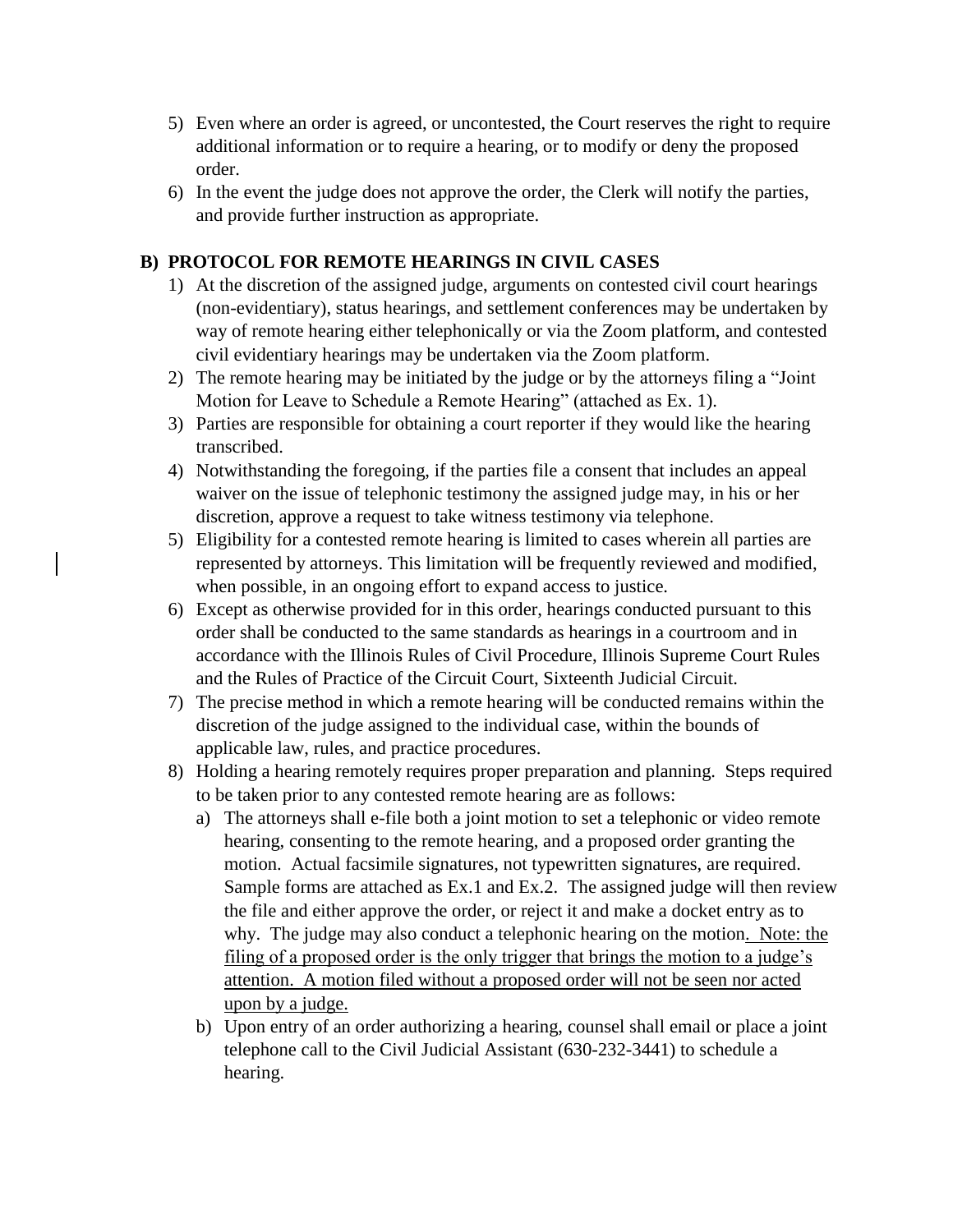- c) Three court days prior to a hearing, the parties shall file a list containing the names and email addresses of the attorneys, parties and witnesses (if any) who will attend the hearing. All persons must use their real names (not aliases) while online to ensure they will not be prevented from entering the hearing.
- d) Three court days prior to a hearing the parties shall exchange exhibits they intend to introduce into evidence and thereafter conduct a conference to identify any exhibit(s) they stipulate can be admitted into evidence. If a party fails to comply with this provision, the court in its discretion may deny the introduction of that party's exhibit.
- e) At least two court days before the hearing parties shall prepare and email to the circuit clerk at [CICexhibits@co.kane.il.us](mailto:CICexhibits@co.kane.il.us) proposed exhibits (and if appropriate, an electronic bundle of authorities) as follows:
	- i. A searchable PDF format (and a color PDF, if necessary) shall be used;
	- ii. Each exhibit shall be a separate file. Each file name shall reflect the party offering it and the exhibit number e.g. P1, P2, CP1, CP2, RA, RB, D1, D2, etc.;
	- iii. An index of all exhibits shall be included that states the number of pages in each exhibit;
	- iv. For exhibits greater than four pages, pagination must be generated and inserted electronically within the PDF (not handwritten). Pagination must be by exhibit number and page number, e.g. P1-1, P1-2, P1-3…RA-1, RA-2, RA-3, etc.;
	- v. The assigned judge may also require a courtesy copy of all exhibits and/or authorities either in electronic or paper form, and in such order and/or format as the judge otherwise directs.
- f) Attorneys of record will receive a notice via email from the Civil Judicial Assistant a day prior to the telephone hearing. On the day of the telephone hearing, it is the responsibility of the attorneys to ensure their clients and witnesses are available and ready to proceed at the appointed time.
- g) Attorneys of record will receive a notice via email form the Civil Judicial Assistant a day prior to the Zoom video hearing with access instructions. On the day of a video hearing, it is the responsibility of the attorneys to ensure their clients and witnesses are available and ready to proceed at the appointed time.
- 9) Once an exhibit is admitted into evidence during the hearing, the clerk of court shall upload the exhibit into Odyssey so that it becomes part of the record. Upon conclusion of the hearing, the clerk shall not be obligated to maintain any proposed exhibits that were not made part of the court record and may delete them at the clerk's convenience.
- 10) Where the case is one that involves the use of an interpreter, early and careful consideration should be given as to how best to facilitate this involvement in the context of a remote hearing, to include coordination with the Civil Judicial Assistant.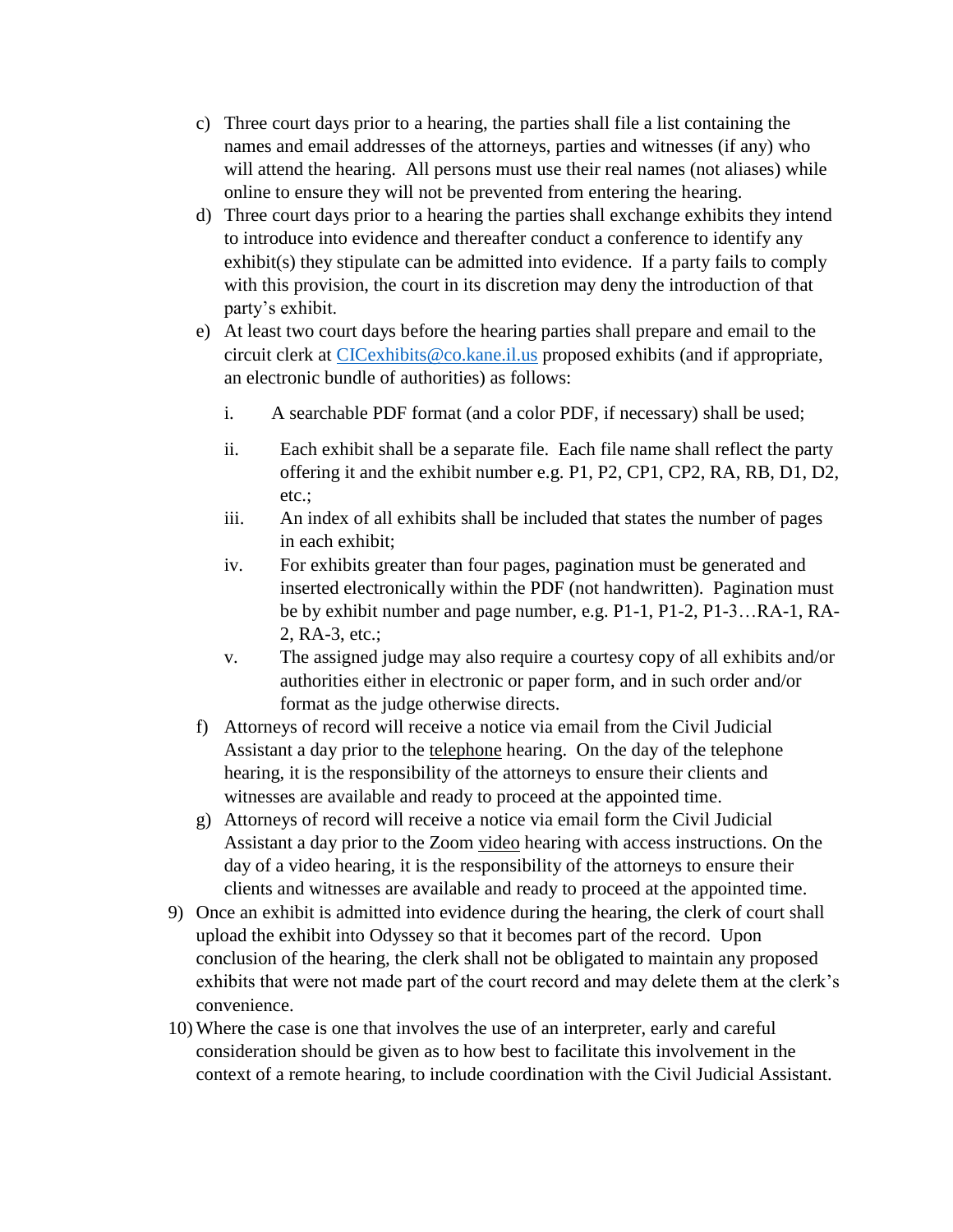- 11) Where a witness attends the remote hearing, the witness will be sworn or affirmed by the judge prior to commencement of their testimony. In addition,
	- a) The witness is to be alone, in a secure room with the doors closed. A record will be made by the judge of those conditions.
	- b) Witnesses and parties should wear appropriate attire and present themselves as they would if they were appearing in a physical courtroom.
	- c) The witness is to ensure that there will be no interruptions or distractions for the duration of their appearance at the remote hearing.
	- d) The witness should have recently read all affidavits, statements, and documents before the remote hearing and have a cop of those documents with them and identified in the same manner as the documents are filed with the clerk. This provision is not mandatory for materials to be used in cross-examination or in the examination of adverse witnesses.
- 12) The court reporter is the only person authorized to record the remote hearing by electronic means, stenography or any other method. Any recording by a party or other person of a remote hearing without the permission of the court is strictly forbidden.
- 13) American courts are generally open to the public and it remains highly desirable that the operations of the civil courts are transparent as possible. Within this context, the court and the parties must consider how the press and public can have access to the remote hearing. The daily court schedule shall reflect that a hearing is remote and the date and time of such hearings. Members of the public and/or media who desire to observe a hearing should contact the Civil Judicial Assistant for directions on how to attend. Observers are prohibited from speaking to witnesses or potential witnesses concerning any testimony or evidence until after the evidence has closed.
- 14) All parties attending the remote hearing should ensure they have good connection/signal to avoid a breakdown in connection during the hearing. An Ethernet (wired) connection is recommended over a Wi-Fi connection. A poor video connection of a party or their attorney is not grounds to continue a hearing.

Entered this 24<sup>th</sup> day of April, 2020

Susan Clancy Boles, Presiding Judge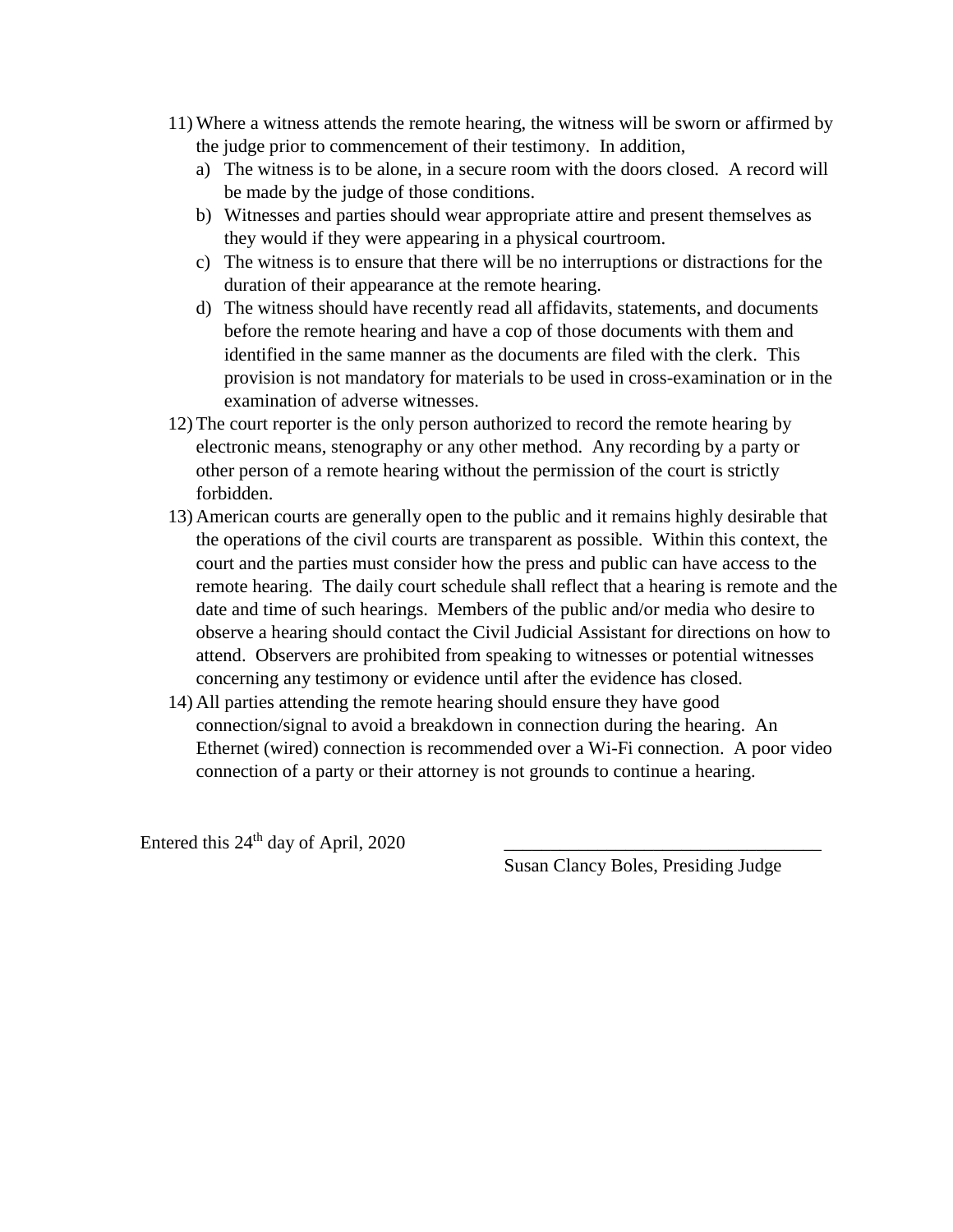### IN THE CIRCUIT COURT OF THE SIXTEENTH JUDICIAL CIRCUIT KANE COUNTY

| Petitioner/Plaintiff, |          |
|-----------------------|----------|
|                       |          |
| and                   |          |
|                       | Case No: |
|                       |          |
| Respondent/Defendant. |          |

#### SAMPLE Joint Motion For Leave to Schedule a Remote Hearing

Now come the parties to this cause by and through their attorneys,

| and                                                                                        | and move this   |  |
|--------------------------------------------------------------------------------------------|-----------------|--|
| Court for leave to schedule a remote                                                       | (insert either) |  |
| telephonic or video) hearing in the above captioned matter for                             |                 |  |
| (insert requested time allotment). All documents required by statute, court rules, and     |                 |  |
| administrative order have been completed and filed with the Circuit Clerk, and the parties |                 |  |
| consent to the requested hearing format.                                                   |                 |  |

Petitioner/Plaintiff

By: \_\_\_\_\_\_\_\_\_\_\_\_\_\_\_\_\_\_\_\_\_\_\_\_

Respondent/Defendant

By: \_\_\_\_\_\_\_\_\_\_\_\_\_\_\_\_\_\_\_\_\_\_\_\_\_\_